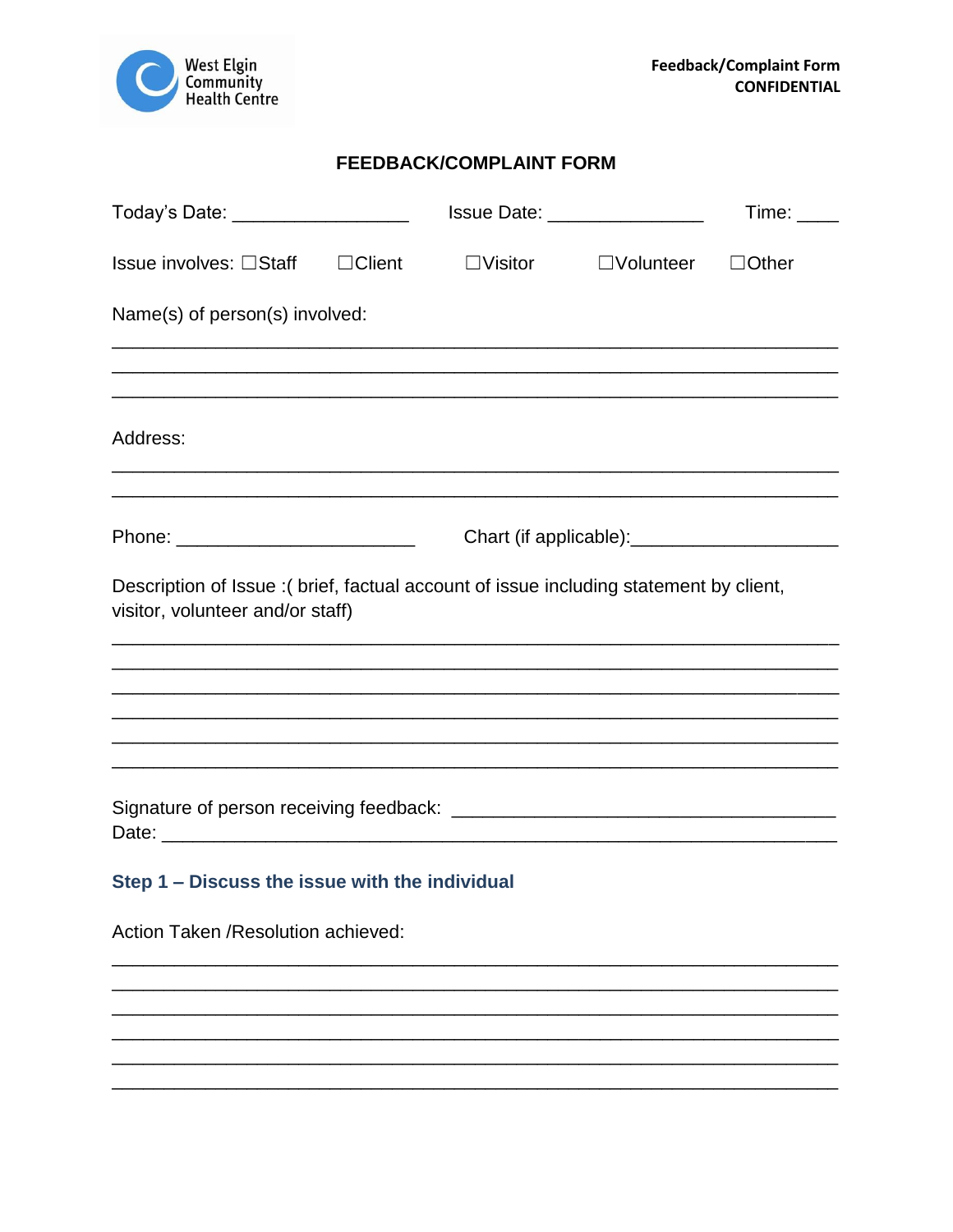Comments from employee involved:

| Issue Resolved? □ Yes or □ No                                                                  |  |  |  |  |
|------------------------------------------------------------------------------------------------|--|--|--|--|
|                                                                                                |  |  |  |  |
|                                                                                                |  |  |  |  |
|                                                                                                |  |  |  |  |
|                                                                                                |  |  |  |  |
| Place in Quality Assurance File: $\Box$ Yes or $\Box$ No                                       |  |  |  |  |
|                                                                                                |  |  |  |  |
| <b>Step 2 - Speak to Coordinator/Executive Director</b><br>Action Taken / Resolution achieved: |  |  |  |  |
|                                                                                                |  |  |  |  |
|                                                                                                |  |  |  |  |
|                                                                                                |  |  |  |  |
|                                                                                                |  |  |  |  |
| Issue Resolved? □ Yes or □ No                                                                  |  |  |  |  |
|                                                                                                |  |  |  |  |
| Executive Director Signature: _________________________________Date: ___________               |  |  |  |  |
| Place in Quality Assurance File: □ Yes or □ No                                                 |  |  |  |  |
| Step 3 - Complaint still not resolved                                                          |  |  |  |  |
|                                                                                                |  |  |  |  |
| Option A                                                                                       |  |  |  |  |
|                                                                                                |  |  |  |  |
|                                                                                                |  |  |  |  |
| <b>Executive Director ruling:</b>                                                              |  |  |  |  |
|                                                                                                |  |  |  |  |
|                                                                                                |  |  |  |  |
|                                                                                                |  |  |  |  |
|                                                                                                |  |  |  |  |
|                                                                                                |  |  |  |  |